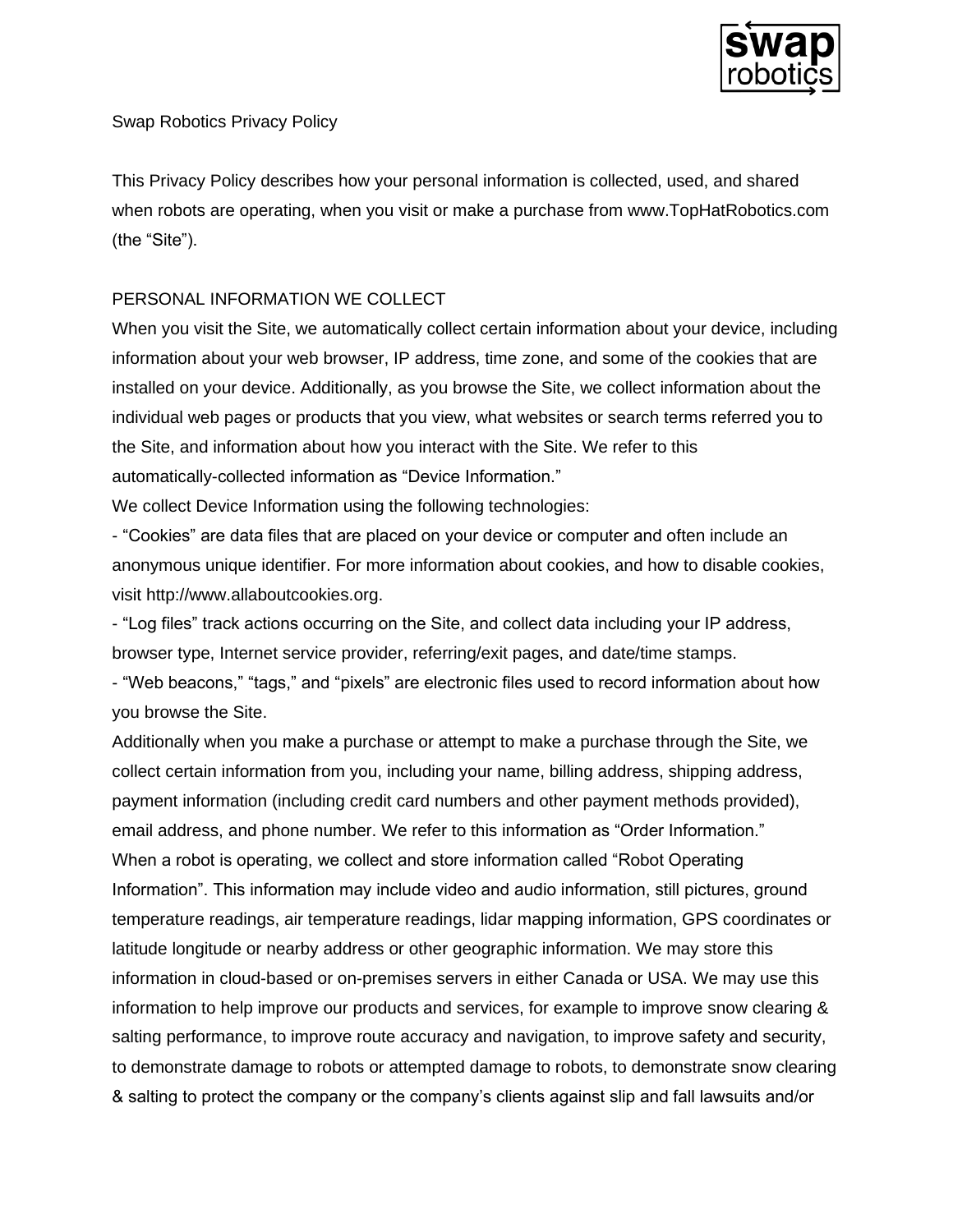

damages, or for other purposes.

When we talk about "Personal Information" in this Privacy Policy, we are talking both about Device Information and Order Information and Robot Operating Information.

## HOW DO WE USE YOUR PERSONAL INFORMATION?

We use the Order Information that we collect generally to fulfill any orders placed through the Site (including processing your payment information, arranging for shipping, and providing you with invoices and/or order confirmations). Additionally, we use this Order Information to: Communicate with you; Screen our orders for potential risk or fraud; and When in line with the preferences you have shared with us, provide you with information or

advertising relating to our products or services.

We use the Device Information that we collect to help us screen for potential risk and fraud (in particular, your IP address), and more generally to improve and optimize our Site (for example, by generating analytics about how our customers browse and interact with the Site, and to assess the success of our marketing and advertising campaigns).

We share your Personal Information with third parties to help us use your Personal Information, as described above. For example, we use Shopify to power our online store--you can read more about how Shopify uses your Personal Information here:

https://www.shopify.com/legal/privacy. We also use Google Analytics to help us understand how our customers use the Site--you can read more about how Google uses your Personal Information here: https://www.google.com/intl/en/policies/privacy/. You can also opt-out of Google Analytics here: https://tools.google.com/dlpage/gaoptout.

Finally, we may also share your Personal Information to comply with applicable laws and regulations, to respond to a subpoena, search warrant or other lawful request for information we receive, or to otherwise protect our rights.

As described above, we use your Personal Information to provide you with targeted advertisements or marketing communications we believe may be of interest to you. For more information about how targeted advertising works, you can visit the Network Advertising Initiative's ("NAI") educational page at

http://www.networkadvertising.org/understanding-online-advertising/how-does-it-work.

You can opt out of targeted advertising by:

FACEBOOK - https://www.facebook.com/settings/?tab=ads

GOOGLE - https://www.google.com/settings/ads/anonymous

BING - https://advertise.bingads.microsoft.com/en-us/resources/policies/personalized-ads